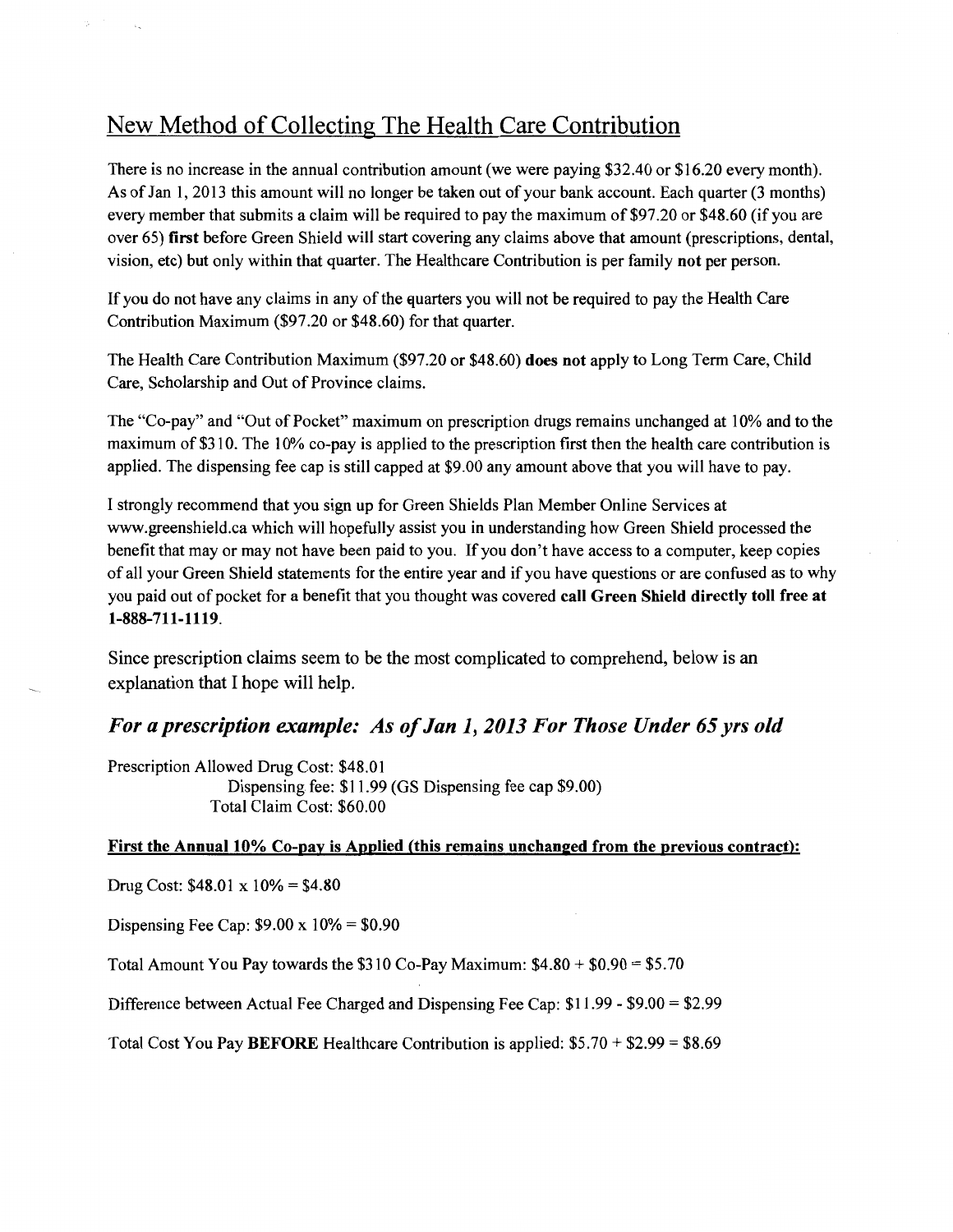#### New Health Care Contribution that is Now Applied (as of Jan 1, 2013):

Prescription Allowed Drug Cost: \$48.01

Dispensing fee: \$11.99 (GS Dispensing fee cap \$9.00) Total Claim Cost: \$60.00

10% Co-pay+ Dispensing Fee Difference: \$8.69 (as stated above, you are still required to pay this)

Total Amount Being Applied Towards the Healthcare Contribution Maximum: \$51.31 (Total claim cost \$60.00- \$8.69 Co-pay & Dispensing Fee)

Health Care Contribution Deductible Maximum per Quarter: \$97.20

Health Care Contribution Remaining for that Quarter: \$97.20- \$51.31 = \$45.89 (The amount you are still required to pay through claims within the same quarter before GS coverage will begin)

Until the \$97.20 maximum has been paid in full, you will be required to pay the full cost of the prescription up to \$97.20.

Therefore, if the above example was your claim for a prescription, you would be required to pay:  $$51.31 + $8.69 = $60.00$ 

### Secondary Prescription Claim During the Same Quarter

Prescription Allowed Drug Cost: \$48.01 Dispensing fee: \$11.99 (GS Dispensing fee cap \$9.00) Total Claim Cost: \$60.00

10% Co-pay+ Dispensing Fee Difference: \$8.69 (as stated before, you are still required to pay this)

Amount Still Owing to the Health Care Contribution Maximum: \$45.89 (as stated above)

Therefore, in the above example where you paid the full \$60 you will be required to pay: \$45.89 (amount still owing) + \$8.69 (Co-pay & Dispensing) = \$54.58

Within this quarter the Health Care Contribution Maximum (\$97 .20) has been paid and Green Shield coverage will take effect until the end of that quarter.

If you have a third claim of the same prescription as above within the same quarter you will be required to pay \$8.69.

#### For Those Over 65 years old

Vision Claim: \$345 Multi-focal glasses Your Quarterly Healthcare Contribution: \$48.60 Amount Green Shield will reimburse you: \$345 - \$48.60 = \$296.40